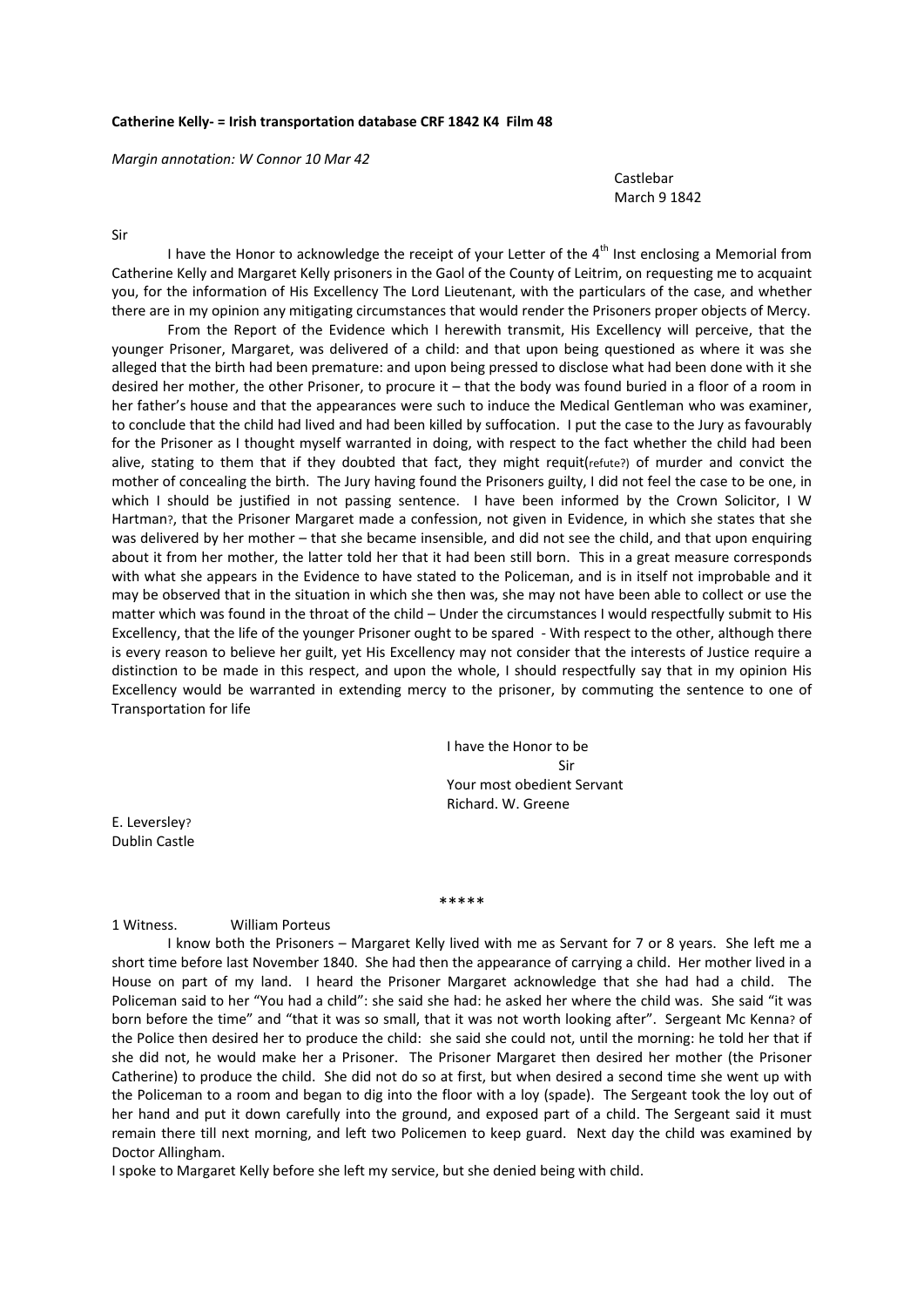2 Witness Henry M Kane Police Sergeant. – I saw the two Prisoners on the night of the 14 November last at the Home of Thady Kelly Father of the Prisoner Margaret. It is in this County. I went there between 11 & 12 at night. Three Policemen were with me. – Neither of the Prisoners was in the House before me, but when I came, they walked in with me. I told the young woman that she was charged with having had a child which was not forthcoming, and that anything she said would be given in evidence against her. She then said that she had had a child on the last fair night of Drumkeeran which was three days previous. I asked her where the child was: She said it was only small: I asked her if she meant to say she had had a miscarriage: to that she made no answer: I asked her if she had had a midwife. She said that no one was present but her mother. I then confined the older Prisoner in like manner: she said that she had been present at the birth, and that the child was dead born. I pressed her to tell me where the child was interred. She (Cath Kelly) refused saying that the young woman was married. I then told her that I would not leave the House without learning where the child was, and that if I was not informed of that, I would make them both Prisoners. Margaret then told her mother to show the child, upon which Catherine went into the room and I followed. She went to a corner of the room, and scraped the earthen floor with her hands. I asked her if the child was there? She said "yes" She then called for a Loy, which was produced and with it she turned up a small portion of the clay: I took the loy from her and turned up the clay carefully, till I saw the arm of a child bare. I asked her if that was the child, and she said it was. I made them Prisoners. I saw the body of a child there the next day but cannot be sure that it was the same. I gave charge of the child to Crogan a Policeman, and sent Joyce next day to relieve him. I was present at the examination by the Doctor. It was a male child. (The witness here produced a substance in paper, which substance he swore he saw taken out of the throat of the child at the Examination). This substance appeared to correspond with some pig's ring which was on the floor.

Crogan and Joyce, Policemen, were examined and proved that they had carefully kept guard, and that no change took place between the first discovery of the child, and the Examination by the Doctor.

3 Witness Edward Allingham M.D. I went to Kelly's House about the middle of the day after the body of the child was discovered. I am Surgeon and live 10 miles from Kelly's house. I saw the child disinterred, and examined the Body. It was a male child and could not have been long born. There were no traces of decomposition. It was a full grown child. When first disinterred the body was covered with clay. I had it washed with cold water. I have seen no external marks of violence. The face and neck were [... ....] usually florid. I examined the child internally [.....] lungs, heart etc. In the mouth there was a stuffing of a substance resembling Pig's dung: it was in a moist state at that time: it is now much shrivelled: it had the appearance of a mixture of pigs dung and cut marks. There was pigs dung in a corner of the room, [.....] adjoining room or kitchen. I found this substance in both the mouth and throat. There was a bed in the room. I examined the child in order to ascertain whether it had been born alive. I examined the general development, the shape of the Chest, the nails etc. I also used the Hydro Static test. The Lungs and Heart floated. From all these observations, my opinion is, that the child did live. I felt the lungs which appeared as if respiration had taken place. The umbilical cord was cut off close to the belly: there was no cicatrix. I doubt feculent could have caused the stuffing of the throat. It could not be but by design: it could not have been by accident: some of the stuff had got beyond the epiglottis, and lodged in the Trachea, as if pushed. It was sufficient to cause death.

Cross Examined I made a very minute examination. The Hydrostular test is a very equivocal one in these cases: as [....] the floating of the Lungs: so indeed is every test: none known is unequivocal.

\*\*\*\*\*

To His Excellency the Earl De Grey Lord Lieutenant General and General Gov<sup>r</sup> of Ireland

The Memorial of Catherine Kelly and Margaret Kelly

Humbly Sheweth

That they were tried before the Sergeant Green? at Carrick-on Shannon and found Guilty in Murdering and Infant Child and sentenced to be executed on  $9<sup>th</sup>$  April next. Memorialist most humbly implores your Excellency to order their sentence to be Commuted and not allow them to be executed and they shall for ever most fervently Pray

> Carrick on Shannon  $2^{nd}$  March 1842 \*\*\*\*\*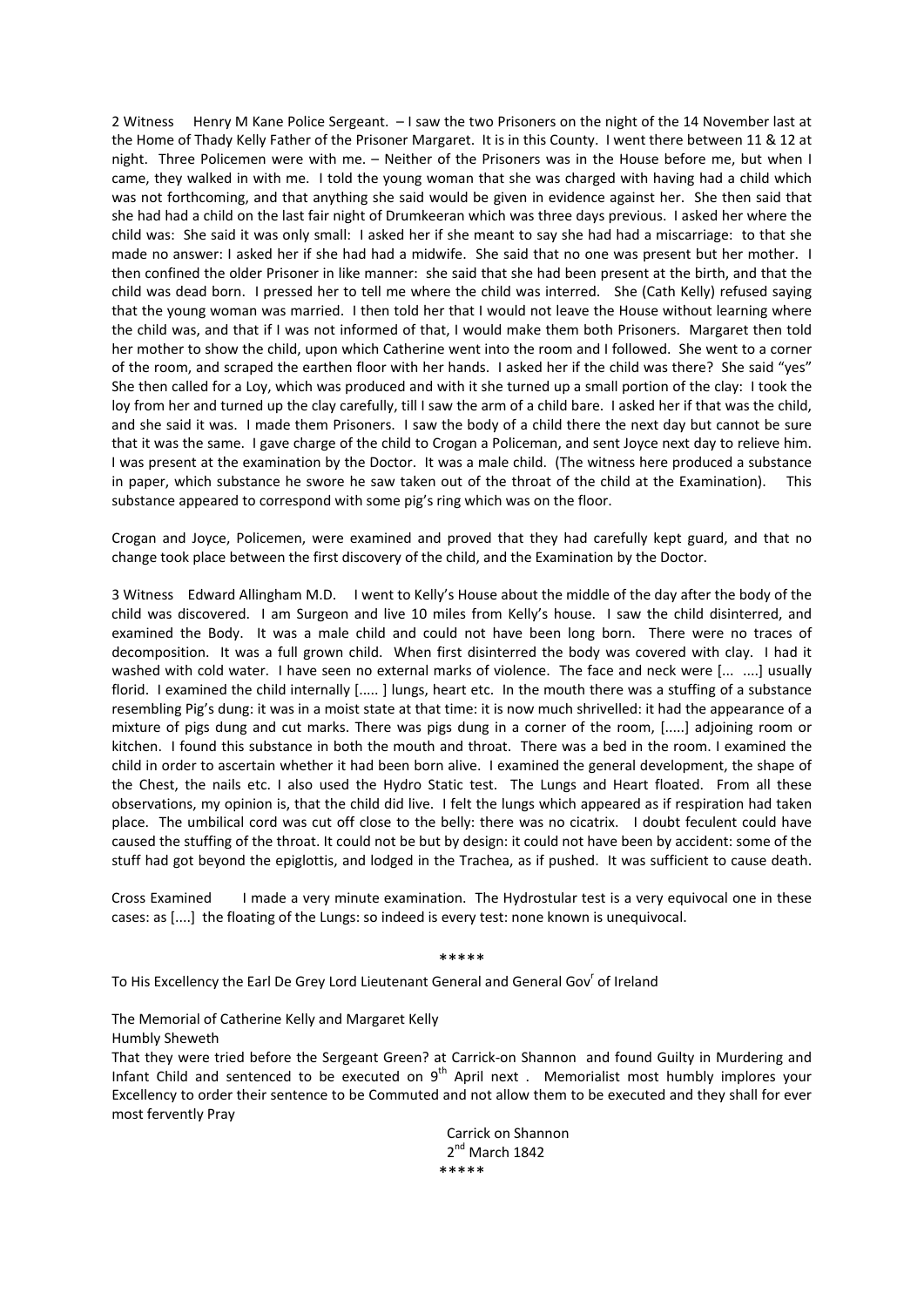17, Nova Scotia Street Birmingham March 20 1842

Her Majesty's Under Secretary of State for Ireland etc etc

Sir –

I will feel extremely obliged, as will many religious conservative friends, who have long sought that on Christian, rational and constitutional as well as moral grounds, the abolition of the punishment of death for crime, would you have the Kindness to lay the enclosed memorial before his Excellency. When [.......] conservative friends it is because it is to such the fashion of the present day to rank the persons who seek for the repeal of Sanguinary Statutes, enacted in barbarous, superstitious and brutalized ages, achieved by Infidels on higher and demoralized Priests, amongst those of the present day who such novel and wholesale revolutionary changes, amount the total demolition of our Seripherally(sic) Protestant Institutions. Therefore I trust Sir, you will admit that that sound conservative Journal, the Morning Herald, nor any of the papers that the honour of conducting for the last twenty years such is the Dublin Warden(?) – the statement, the Enniskillen Reporter and the Belfast Conservative, would be likely to lend themselves to anything of an unconstitutional nature. Indeed, Sir, I have not the least hesitation in saying that out of the thousands of Sincere christians who advocate the principles, and laws in my Memorial, more than some tenths of them are truly conservative, and supports of the present Government, do much so that they will not seek to press this question on Parliament in any way that might tend to give pain or annoyance to her Majesty's Ministers.

These latter sentiments I do not express authority, but from extensive correspondence and intercourse.

> I have the honor to be Sir, Your respectful obed<sup>t</sup>, Servant Indicipherable signature Late Conducting editor of Dublin Warden & Statesman papers

*Annotations at right angles to letter: [.....] to His Excellency CH 22 Mar/42 The Sentence has been commuted to Transp<sup>t</sup> for Life Mr Connor Ht 22 It appears this sentence has been commuted inform writer accordingly CH 23 Mar, 42 and 23d HM*

To His Excellency Earl De Grey, Lord Lieutenant General and General Governor of Ireland etc

The Memorial of Joseph Henry Loden, for many years connected with the Editorial department of the Newspaper Press of Ireland, respectfully showeth:

That from long and serious investigations of the subject, Memorialist is convinced that the punishment of death for crime has had no salutary, lasting, beneficial effect on the morals of the Inhabitants of those countries where it is resorted to for that purpose but, that on the contrary, in the countries where the practice has been abolished, the crimes for which it was enacted have diminished, and the morals of the people improved in consequence, Memorialist verily believes, of the Sub titution of punishmenst of a much more exemplary nature and tendency – such as imprisonment for life, and other lengthened periods with hard labour, solitary confinement etc.

And Memorialist further begs leave to state to your Excellency that it has been shown on unquestionable data, that in these, our own, countries crimes for which the punishment of death was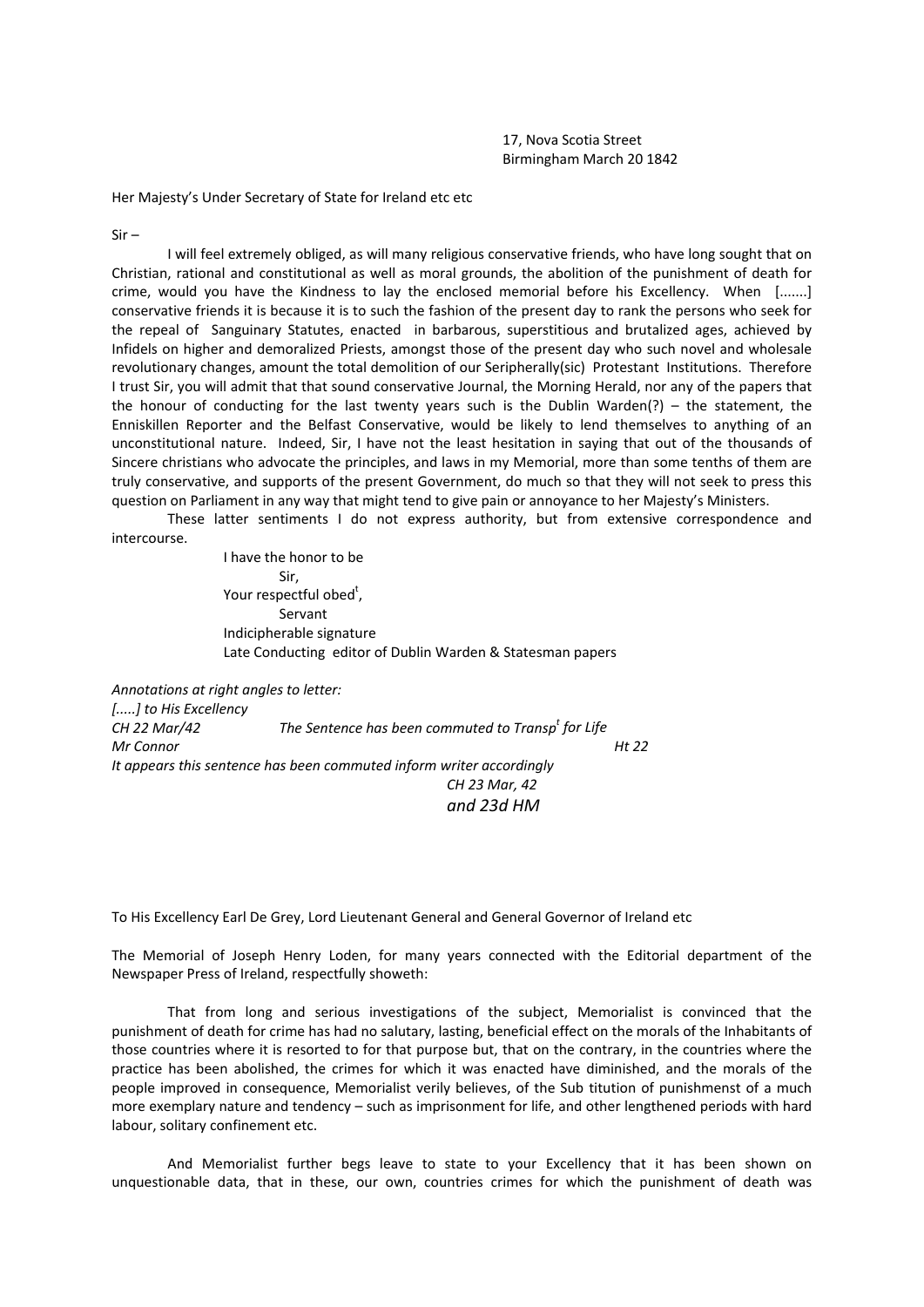heretofore awarded, have diminished since the revision of that portion of the criminal code by which the statutes are repealed that so awarded it – together with the merciful relaxation of those that still remain on the Statute Book – and that in a ratio more than commensurate with increase of population and its consequent incitements and temptations.

Memorialist does not presume to offer these observations in ignorance that your Excellency can alter the laws as it exists; or that Judges of Assize can administer it other than they find it in the Statutes made and provided to apply to the cases tried before them; but from the conviction that your Excellency's humane disposition will induce you to graciously exercise the prerogative of mercy, vested in your Excellency as the Representative of our most gracious Sovereign.

Hence, Memorialist humbly and respectfully implores the humane exercise of that prerogative, in behalf of the unfortunate and wretched females, Margaret and Catherine Kelly, left for Execution in the Gaol of Carrick‐on Shannon, who are to undergo the awful penalty of the law, for Infanticide, on the ninth of April next.

In thus setting forth these sentiments on the subject of the law of punishment of death for crime, and thus prefacing the prayer of this Memorial in behalf of the above unhappy beings; Memorialist does not, by any means, wish it to be understood that he impugnes or arraigns, the superior wisdom of those who heretofore from the barbarous customs of the times, conceive themselves called on to frame such sanguinary enactments; nor if those well meaning, but, Memorialist respectfully adds, mistaken Legislators, who still advocate the continuance on the Statute Book: as he trusts that increasing wisdom, arising out of growing moral and intellectual improvement, and practical experience; all founded on the rapidly, and widelyspreading influence of the doctrines and moral precepts of "the Glorious Gospel of the Blessed God" will teach them the unchristian character of Such Statutes, and their total failure and inadequacy for the accomplishment of the object for which they were enacted and are now enforced.

Memorialist cannot close these observations without gratefully and respectfully expressing his gratification at Your Excellency having already conferred and are still more likely to confer, on unfortunate Ireland, during Excellency's Viceroyalty, that salutary, impartial and truly conservative administration of the laws and Government, which for several years past she stood so much in need of. And the want of which was deplorably calculated to widen those unhappy divisions which have so long and lamentably distracted and demoralized her people, at least the great majority of them, and threatened the severance of national compacts – general discontent, disaffection and more than agrarian noutrage. And Memorialist further and most earnestly prays, that God in his gracious wisdom, may long spare your Excellency, graciously and mercifully, to wield the Sword which our beloved Sovereign has to wisely and judiciously entrusted you with, and Memorialist etc etc

March 19 – 1842 J H Loden Late conducting Editor of Dublin Warden and Statesman Newspaper

*In margin: Death case W Connor Ans<sup>d</sup> to Mr H McFlaherty 19 Mar/42*

To His Excellency Earl De Grey General and General Governor of Ireland

The Petition of Catherine Kelly and Margaret Kelly now confined in the gaol of Carrickshannon and sentenced to Die on the 9<sup>th</sup> of April next, – as recorded by Sergeant Green at the last Assizes Carrickshannon in the County of Leitrim for the Murder of an Illegitimate Child begotten by Margaret,

Humbly begs to state that they were ignorant of the fatal consequences which were to follow, as the only consideration which evoked them was shame and disgrace, and in order to prevent this too well known disgrace, your Pet<sup>rs</sup> acknowledge they have committed that awful deed – which tho Almighty could not suffer<sup>d</sup> to remain unpunished.

Your Pet<sup>rs</sup>. therefore humbly crave pardon from God and implore your Excellency for a commutation of Sentence and that you will spare your Pet<sup>rs</sup>.; that they may atone to the all seeing Eye for depriving the innocent of Life.